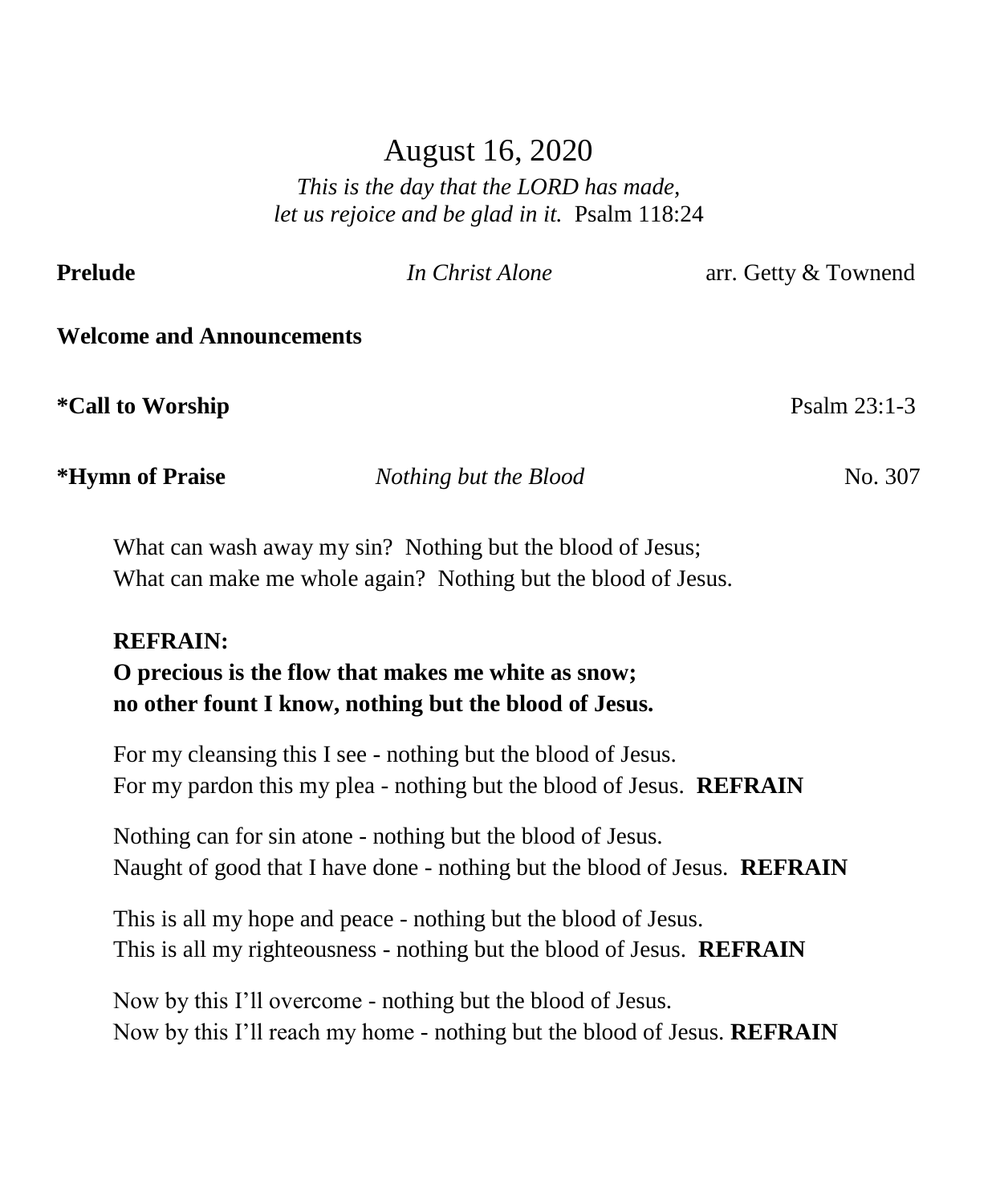**\*Prayer of Invocation** 

#### **Scripture Reading Exodus 7:1-13**

#### **Prayer of Confession**

Our Father in heaven, we confess that we do not honor and revere your name enough, and some days we do not do so at all. Nor have we waited patiently for your daily provision, but instead we look to the future and focus on all the things that we do not have. Help us to wait for you to give us what we need each day. For we are fearful of what we do not have and prone to trust in everything but you to provide. We owe you everything for the salvation that you have so generously bestowed to us and to our children. Help us not to squander such a great salvation nor to be ashamed of it, but rather that we would cling tightly to Jesus, and live every second of every day for his glory and not our own. In Jesus' name we pray, Amen.

#### **Assurance of Pardoning Grace** Psalm 23:4-6

<sup>4</sup> Even though I walk through the valley of the shadow of death, I will fear no evil, for you are with me; your rod and your staff, they comfort me.  $5$  You prepare a table before me in the presence of my enemies. You anoint my head with oil; my cup overflows. <sup>6</sup> Surely goodness and love will follow me all the days of my life, and I will dwell in the house of the Lord forever.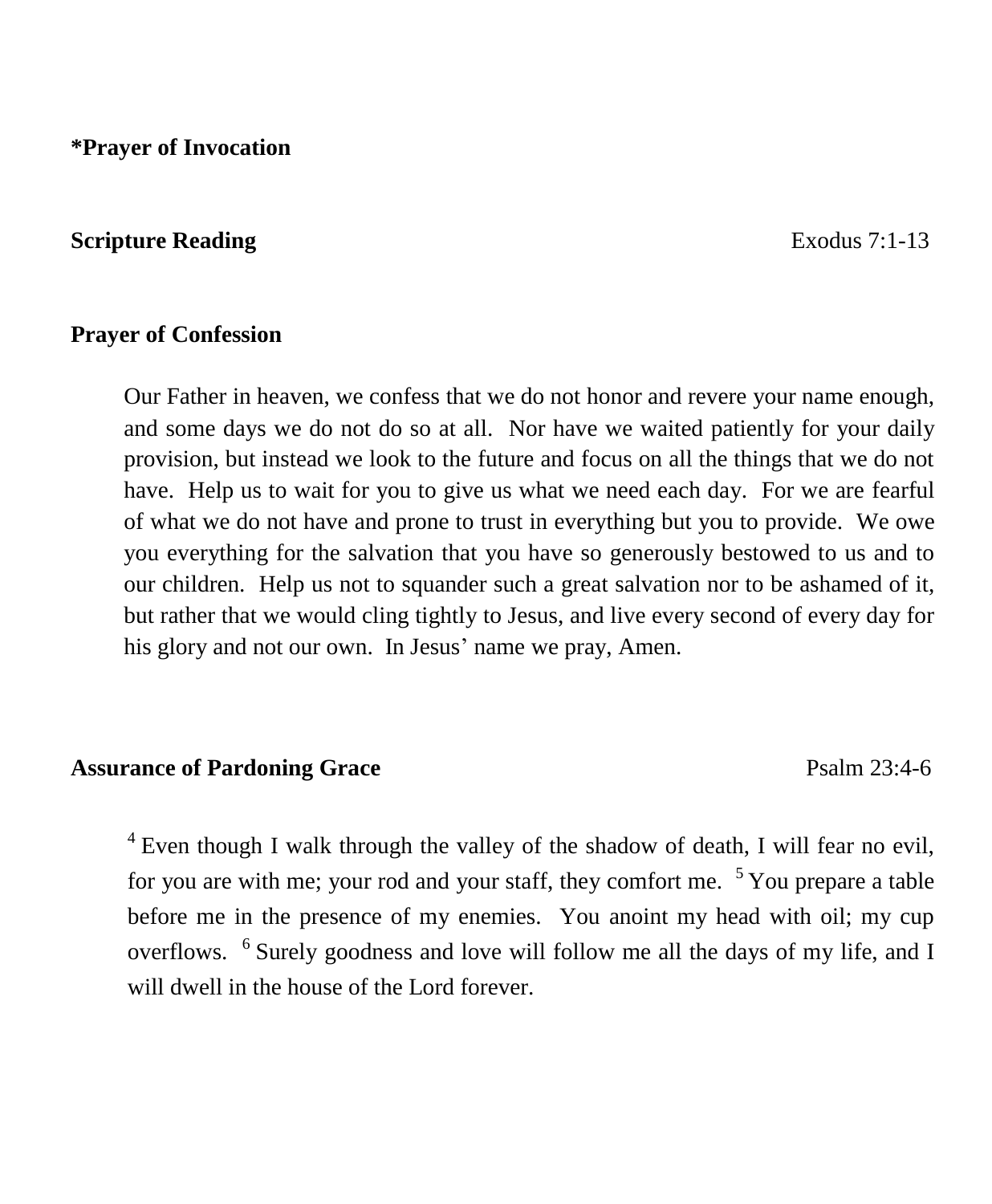### **\*Hymn of Thanksgiving**

## 10,000 Reasons (Bless The Lord)

Words and Music by Jonas Myrin and Matt Redman



CCLI Song # 6016351 C 2011 Atlas Mountain Songs | sixsteps Music | Thankyou Music | worshiptogether.com songs<br>For use solely with the SongSelect®. Terms of Use. All rights reserved. www.celi.com CCLI License # 376630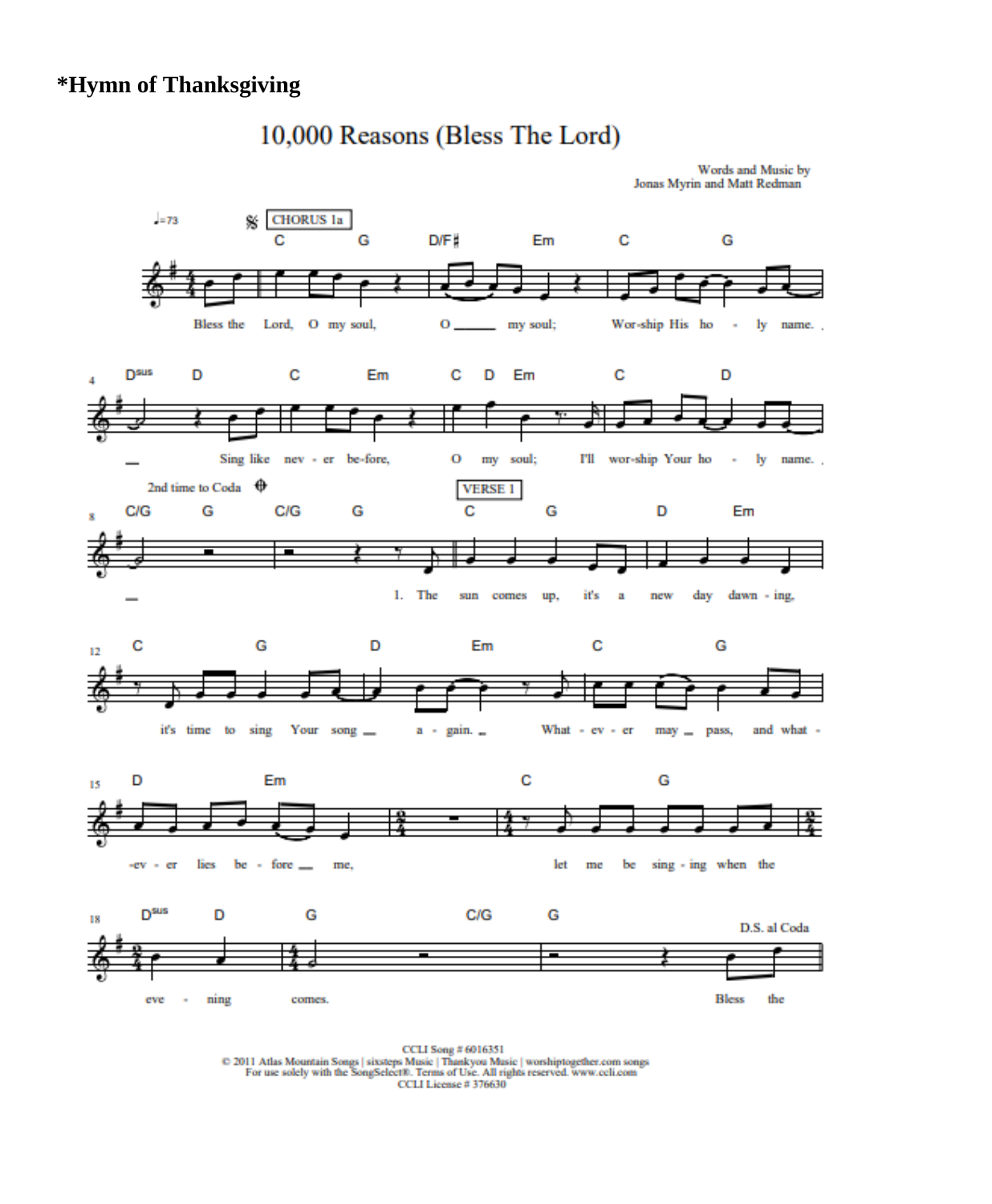Verse 2

You're rich in love and You're slow to anger Your name is great and Your heart is kind For all Your goodness I will keep on singing Ten thousand reasons for my heart to find **CHORUS**

Verse 3 And on that day when my strength is failing The end draws near and my time has come Still my soul will sing Your praise unending Ten thousand years and then forevermore **CHORUS**

Worship Your holy name Lord I'll worship Your holy name Sing like never before O my soul I'll worship Your holy name Worship Your holy name Worship Your holy name

CCLI Song # 6016351 Jonas Myrin | Matt Redman © 2011 Atlas Mountain Songs (Admin. by Capitol CMG Publishing) sixsteps Music (Admin. by Capitol CMG Publishing) Thankyou Music (Admin. by Capitol CMG Publishing) worshiptogether.com songs (Admin. by Capitol CMG Publishing) For use solely with the SongSelect®. Terms of Use. All rights reserved[. www.ccli.com](http://www.ccli.com/) CCLI License # 376630

#### **Westminster Shorter Catechism 63-64**

- Q. 63 Which is the fifth commandment?
- **A. The fifth commandment is,** *Honor thy father and thy mother: that thy days may be long upon the land which the Lord thy God giveth thee.*
- Q. 64 What is required in the fifth commandment?
- **A. The fifth commandment requireth the preserving the honor, and performing the duties, belonging to everyone in their several places and relations, as superiors, inferiors, or equals.**

**Prayer of Intercession**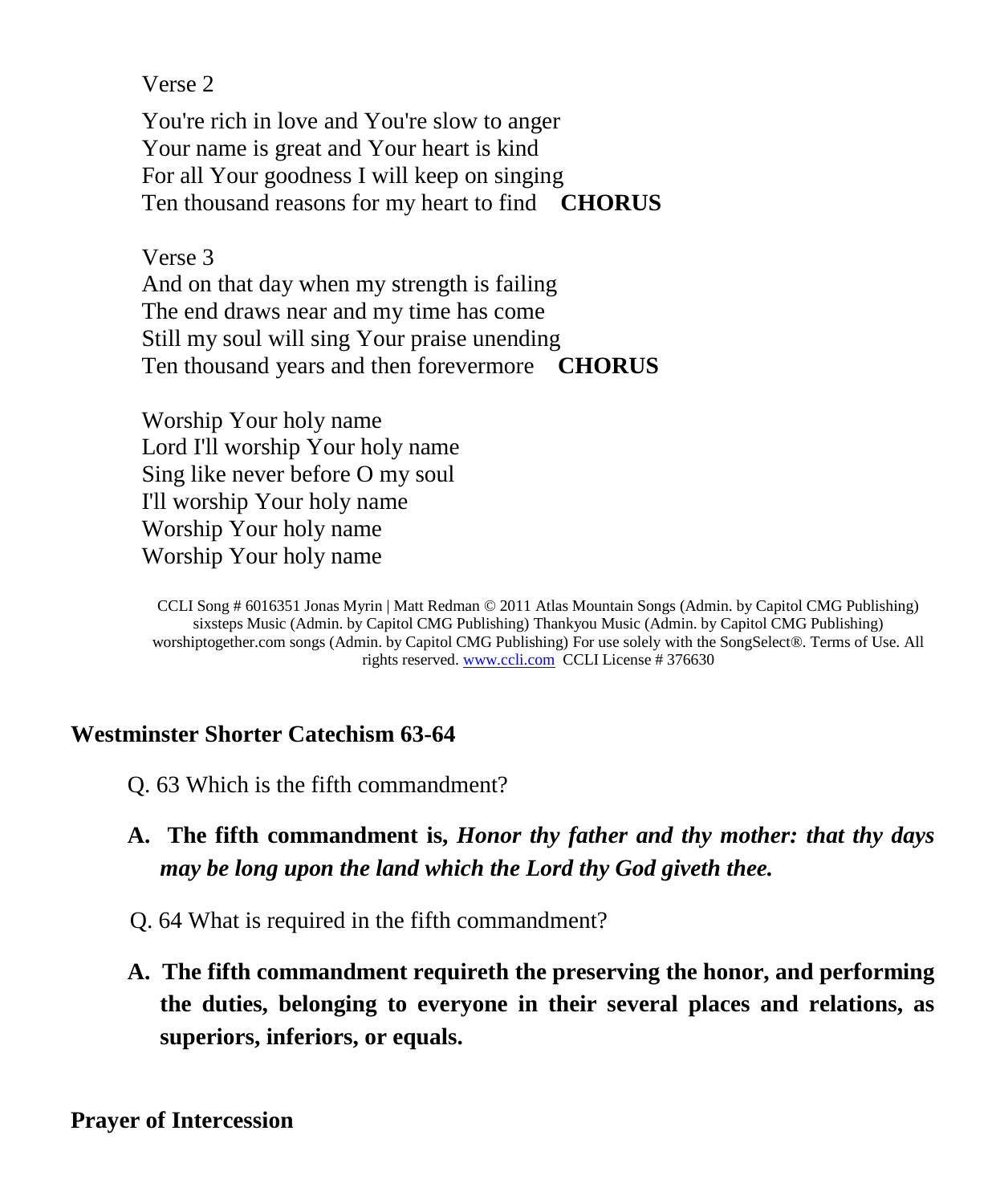**\*Hymn of Preparation** *Speak O Lord*



Words and Music: Keith Getty and Stuart Townend; ©2005 Thankyou Music All rights reserved. Reprinted with permission under CCLI #376630

**Sermon** Ghost Stories 2 Samuel 23:8-38 Guest Pastor Patrick Gretzinger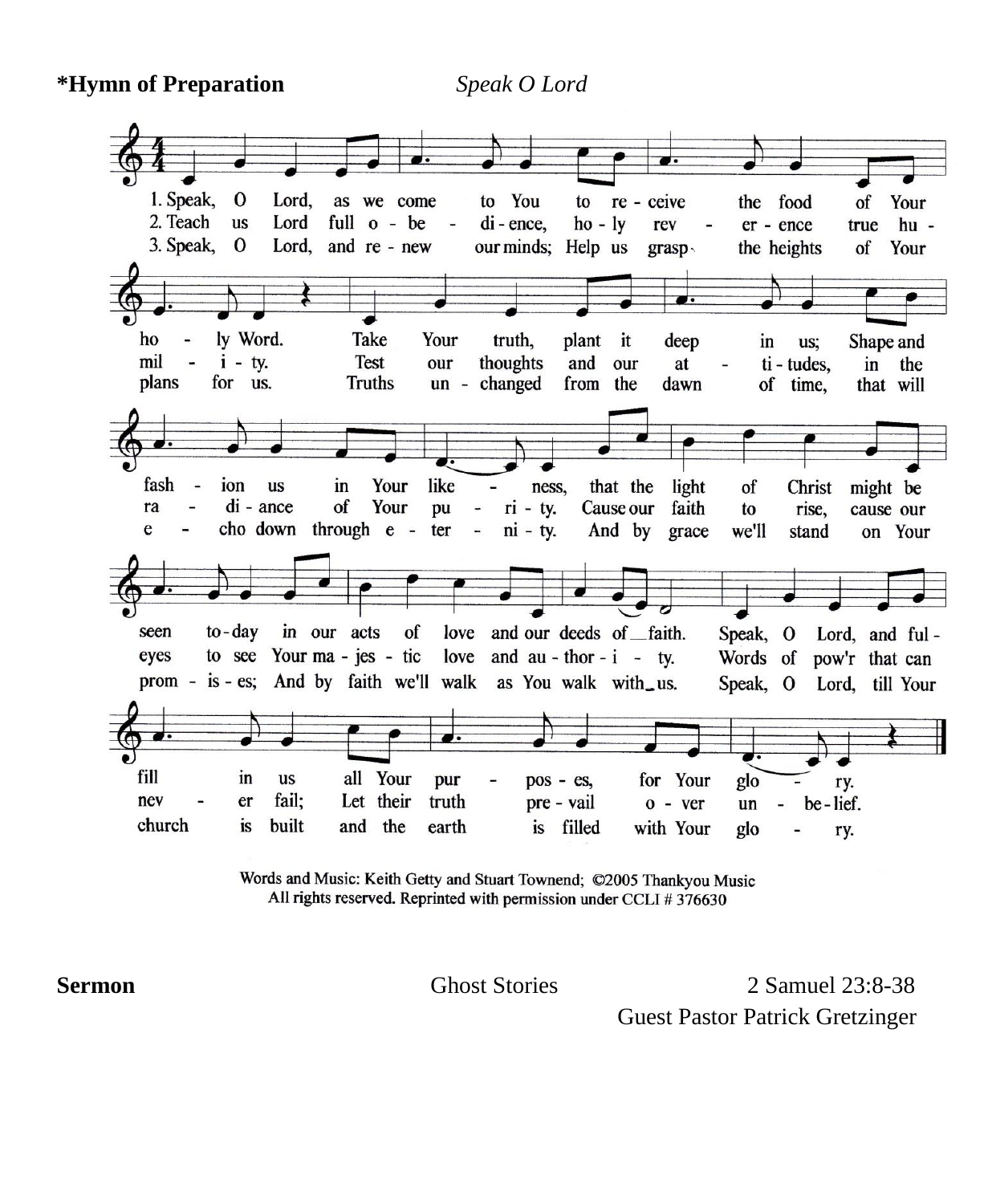All hail the pow'r of Jesus' name! Let angels prostrate fall; bring forth the royal diadem, and crown Him Lord of all; bring forth the royal diadem, and crown Him Lord of all.

Crown Him, ye martyrs of your God, who from His altar call; extol the Stem of Jesse's rod, and crown Him Lord of all; extol the Stem of Jesse's rod, and crown Him Lord of all.

Ye seed of Israel's chosen race, ye ransomed of the fall, hail Him who saves you by His grace, and crown Him Lord of all; hail Him who saves you by His grace, and crown Him Lord of all.

Sinners, whose love can ne'er forget the wormwood and the gall, go, spread your trophies at His feet, and crown Him Lord of all; go, spread your trophies at His feet, and crown Him Lord of all.

Let ev'ry kindred, ev'ry tribe on this terrestrial ball, to Him all majesty ascribe, and crown Him Lord of all; to Him all majesty ascribe, and crown Him Lord of all.

O that with yonder sacred throng we at His feet may fall; We'll join the everlasting song, and crown Him Lord of all; We'll join the everlasting song, and crown Him Lord of all.

#### **\*Benediction**

#### **\*Gloria Patri** No. 735

Glory be to the Father, and to the Son, and to the Holy Ghost; as it was in the beginning, is now, and ever shall be, world without end. Amen, amen.

**\*Postlude** *Psalm 1* arr. Erickson

*Come Thou Fount of Every Blessing* arr. Nettleton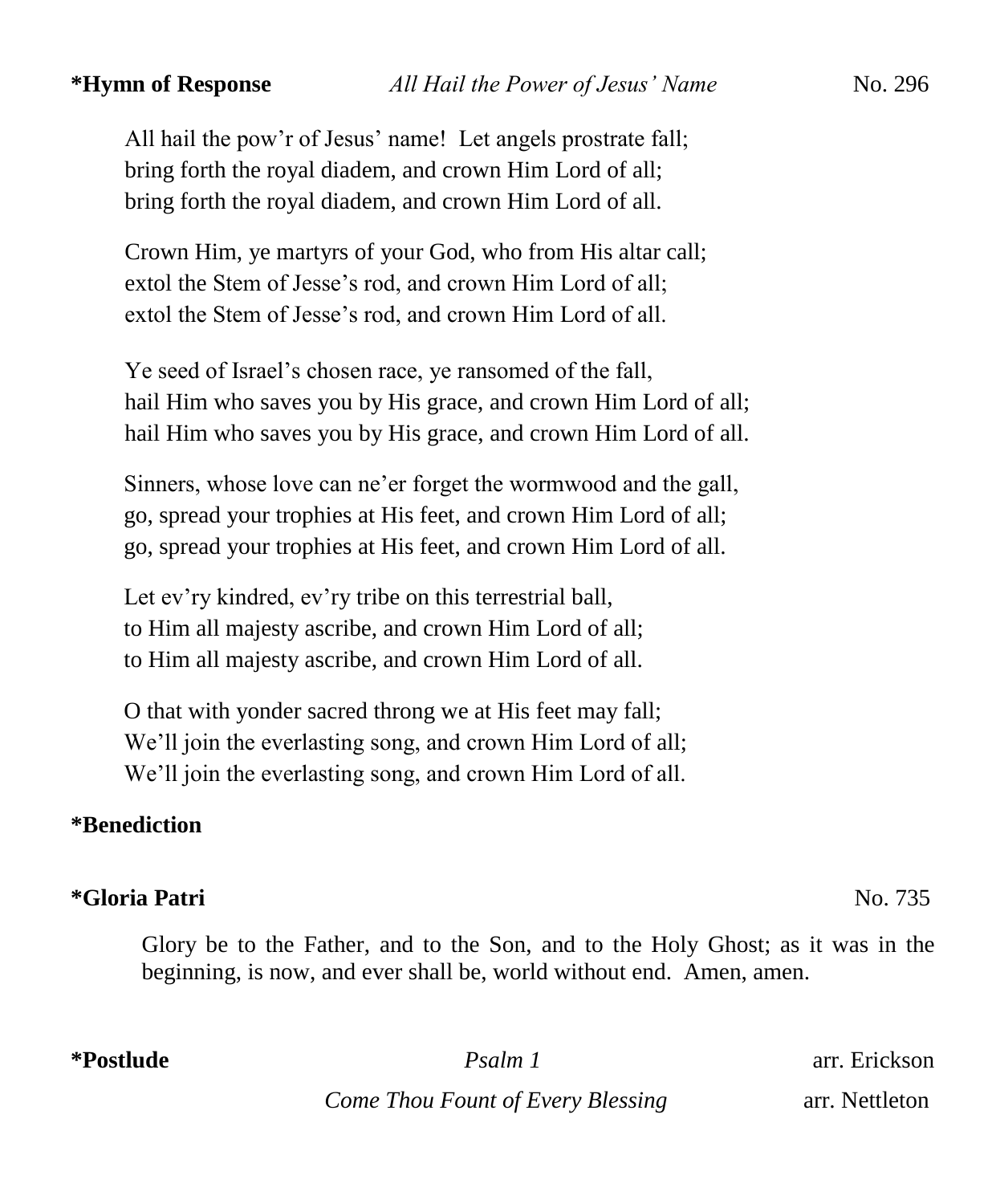**\* Congregation:** Please stand as able.

**\* \* \* \* \* \* \* \***

## **Acoustic Guitar Chris Exception Chris Except Chris Erickson Piano and Organ Jim Martin Intercessory Prayer** Yon Lindborg, Elder

## **Weekly Calendar**

| <b>DATE</b>     | TIME     | <b>EVENT</b>                                                 |
|-----------------|----------|--------------------------------------------------------------|
| <b>SUN 8/16</b> | 10:00 AM | Worship Service (also available on YouTube $\&$<br>Facebook) |
| <b>SUN 8/23</b> | 10:00 AM | Worship Service (also available on YouTube $\&$<br>Facebook) |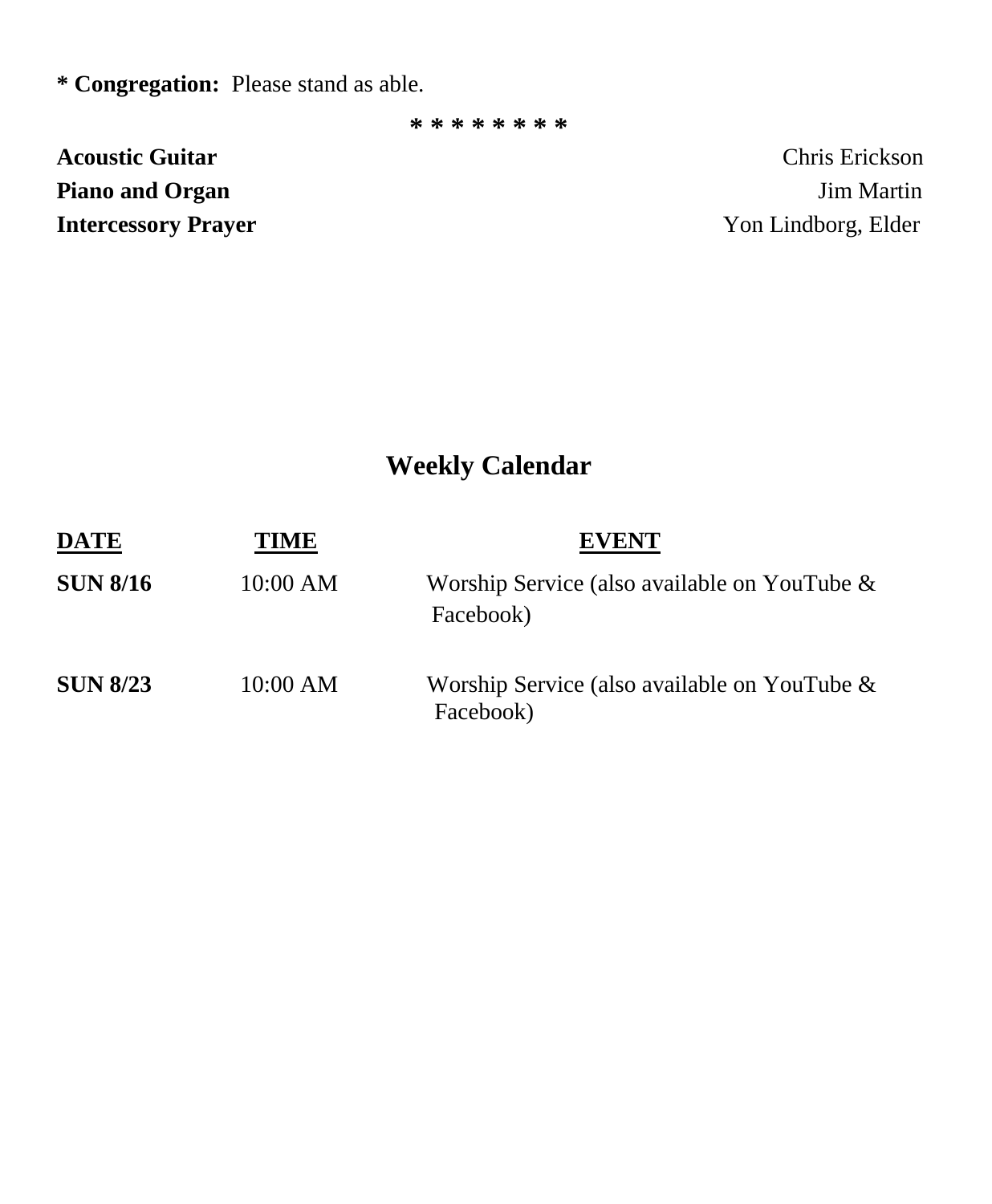# **Serving the Lord**

|                   | 8/16      | 8/23                | 8/30      |
|-------------------|-----------|---------------------|-----------|
|                   |           |                     |           |
| <b>AM Nursery</b> | N/A       | N/A                 | N/A       |
| Greeters          | N/A       | N/A                 | N/A       |
| <b>Treats</b>     | N/A       | N/A                 | N/A       |
| Serve/Cleanup     | N/A       | N/A                 | N/A       |
| Audio             | J. Martin | <b>B.</b> Armstrong | B. Schoon |
| Elder of the Week | Lindborg  | Gretzinger          | Schoon    |